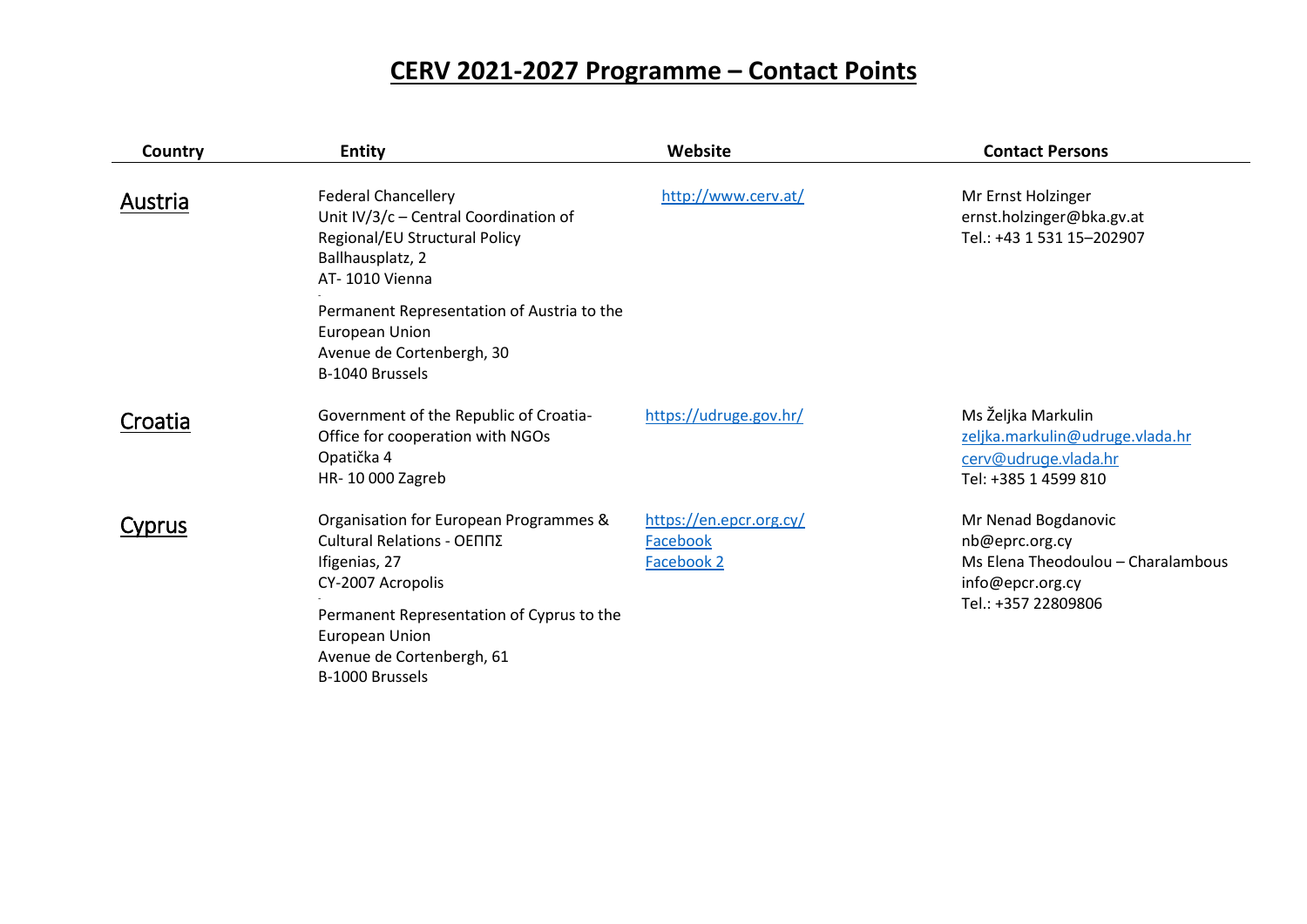| Country               | <b>Entity</b>                                                                                                                                                                                                                                 | Website                                                        | <b>Contact Person</b>                                                       |
|-----------------------|-----------------------------------------------------------------------------------------------------------------------------------------------------------------------------------------------------------------------------------------------|----------------------------------------------------------------|-----------------------------------------------------------------------------|
| <b>Czech Republic</b> | Office of the Government of the Czech<br>Republic<br>Nábř. Edvarda Beneše 4<br>118 01 Praha 1<br>Section for European Affairs<br>Permanent Representation of the Czech<br>Republic to the European Union<br>Rue Caroly, 15<br>B-1050 Brussels | https://www.vlada.cz/en/                                       | Mr Pavel Hradecký<br>hradecky.pavel@vlada.cz<br>Tel.: +420 224 002 179      |
| Estonia               | National Foundation of Civil Society<br>Vabaduse plats, 2<br>EE-Viljand county 71020<br>Permanent Representation of Estonia to the<br><b>European Union</b><br>Rue Guimard, 11-13<br>B-1040 Brussels                                          | https://www.kysk.ee/<br>Facebook                               | Ms Anneli Roosalu<br>anneli@kvsk.ee<br>kysk@kysk.ee<br>Tel.: +372 516 58 25 |
| Finland               | Ministry of Justice - EU and International<br><b>Affairs</b><br><b>PO BOX 25</b><br>FI-00023 Government                                                                                                                                       | https://oikeusministerio.fi/en/frontpage<br>Twitter @oikeusmin | Ms Roosa Talvitie<br>Roosa.talvitie@gov.fi<br>Tel. +358 295 150 147         |
| France                | Cidem - Association Civisme et Démocratie<br>Boulevard de la Villette, 167<br>FR-75010 Paris<br>Représentation permanente de la France<br>auprès de l'Union Européenne<br>Place de Louvain 14<br>B-1000 Brussels                              |                                                                | Ms Christine Maretheu<br>Maretheu@cidem.org<br>Tel.: +33 1 80 05 27 41      |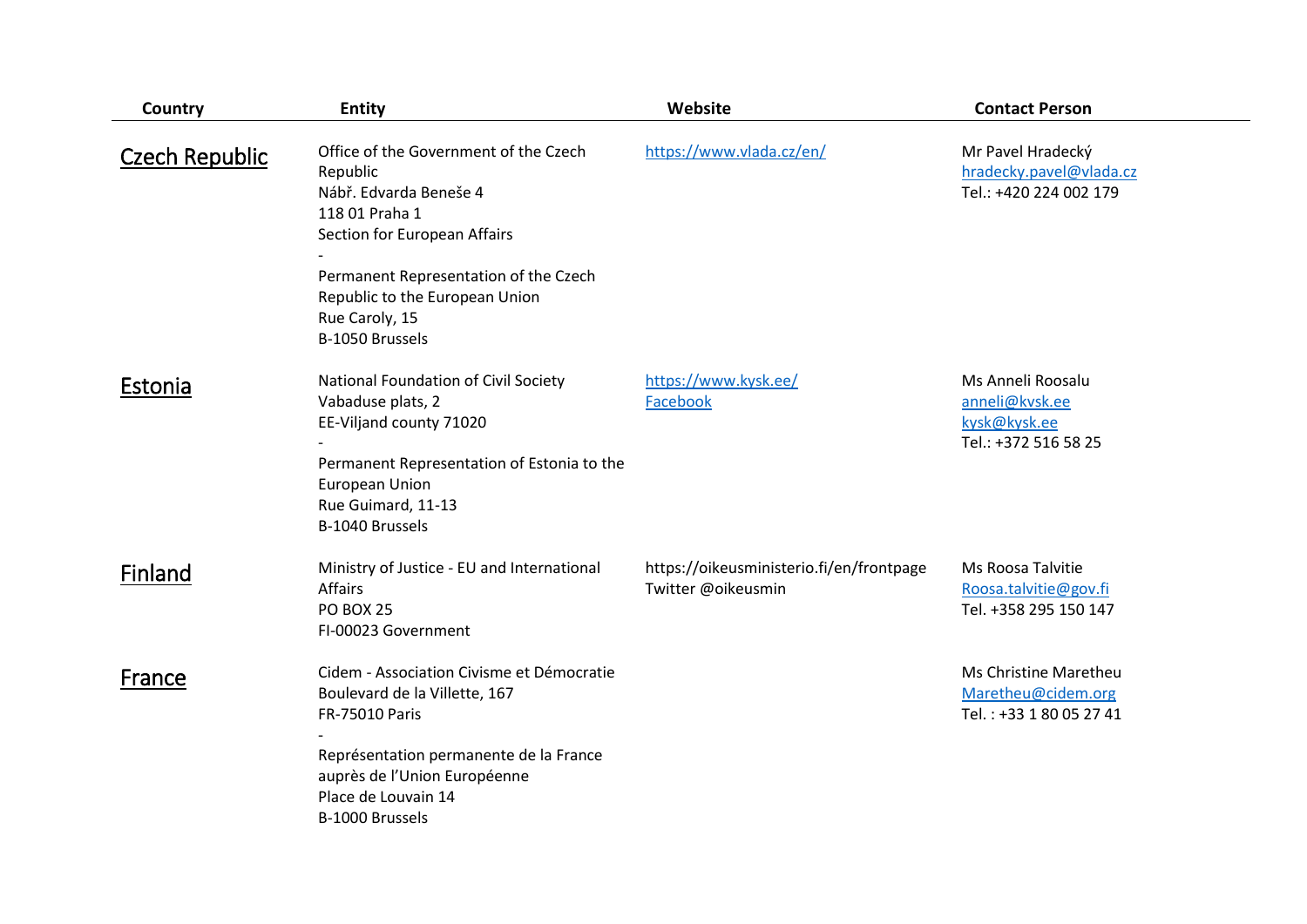| Country          | <b>Entity</b>                                                                                                                                                                                | Website                                                                              | <b>Contact Person</b>                                                                                                                             |
|------------------|----------------------------------------------------------------------------------------------------------------------------------------------------------------------------------------------|--------------------------------------------------------------------------------------|---------------------------------------------------------------------------------------------------------------------------------------------------|
| <b>Germany</b>   | Kontaktstelle CERV Deutschland<br>Irmintrudisstraße 17<br>D - 53113 Bonn<br>Permanent Representation of Germany to<br>the European Union<br>Rue Jacques de Lalaing 8 - 14<br>B-1040 Brussels | https://www.kontaktstelle-cerv.de/<br>https://www.kontaktstelle-efbb.de/<br>Facebook | Mr Jochen Butt-Pośnik<br>Butt-Posnik@kontaktstelle-cerv.de<br>info@kontaktstelle-cerv.de<br>info@kontaktstelle-efbb.de<br>Tel.: +49 228 24 20 997 |
| <b>Latvia</b>    | Ministry of Culture of The Republic of Latvia<br>K.Valdemāra iela 11-a<br>LV-1364 Rīga                                                                                                       | www.km.gov.lv<br>Facebook                                                            | Mr Andrejs Lukins<br>Andrejs.Lukins@km.gov.lv<br>Tel.: +371 67 33 02 89                                                                           |
| <b>Lithuania</b> | <b>European Social Fund Agency</b><br>Gynėjų str. 16<br>LT-01109 Vilnius<br>Lietuvos Respublikos socialines apsaugos ir<br>darbo ministerija<br>A. Vivulskio str. 11<br>LT-03162 Vilnius     | https://www.esf.lt/en/<br>Facebook                                                   | Ms Diana Naujalè<br>diana.naujale@esf.lt<br>Tel.: +370 611 86648                                                                                  |
| Luxembourg       | Zentrum fir politesch Bildung<br>138 Boulevard de la Pétrusse<br>2330 Luxembourg<br><b>Postal Address:</b><br><b>B.P.98</b><br>L-7201 Bereldange                                             | https://zpb.lu/<br>Facebook<br>Twitter @ZpB Lux                                      | Mr Philippe Ternes<br>p.ternes@genera.world<br>info@zpb.lu<br>Tel.: +352 691 106 906<br>Tel.: +352 24 77 52 72                                    |
|                  | Permanent Representation of Luxembourg<br>to the European Union<br>Avenue de Cortenbergh, 75<br>B-1000 Brussels                                                                              |                                                                                      |                                                                                                                                                   |